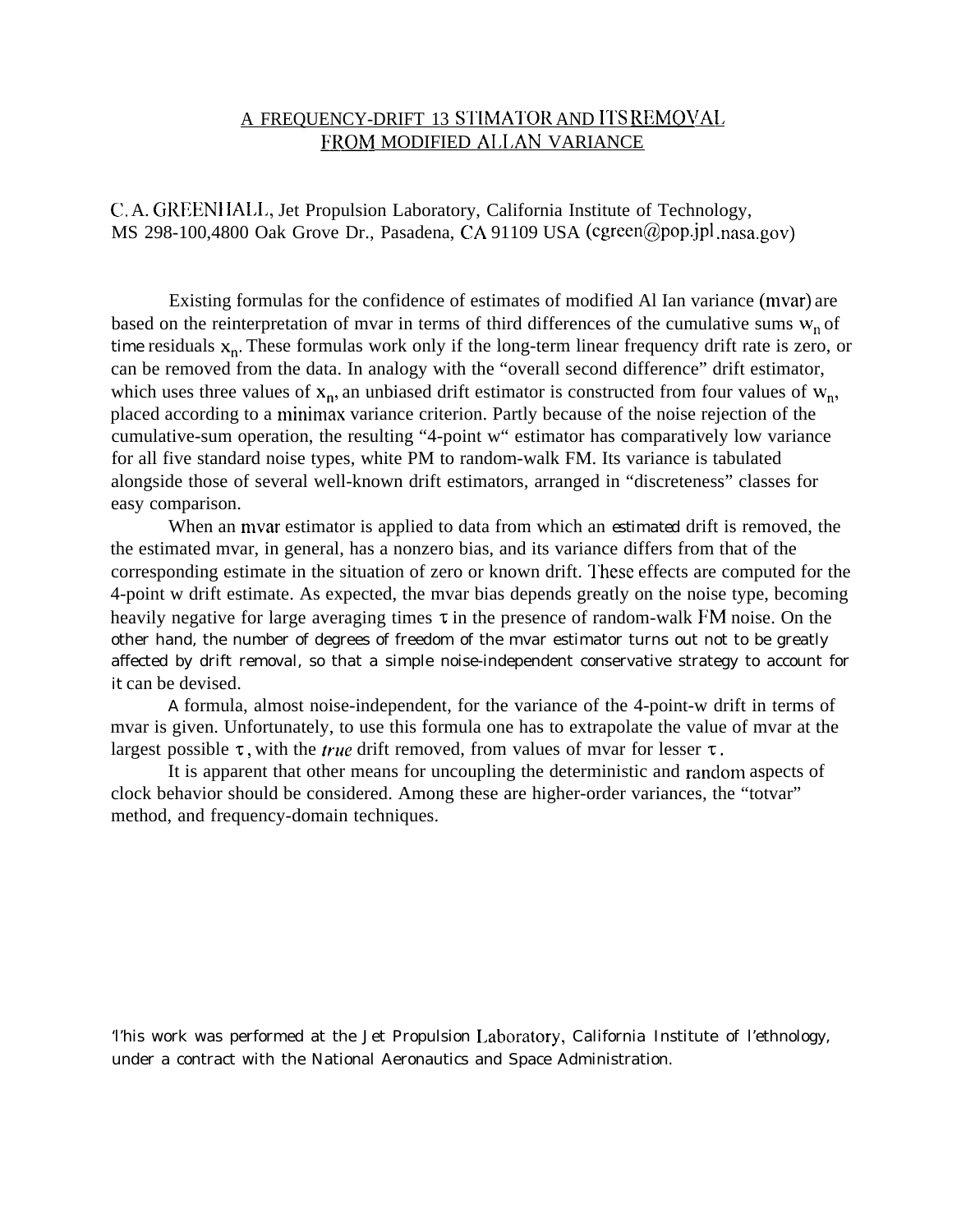# A Frequency-Drift Estimator and Its Removal from Modified Allan Variance

Charles A. Greenhall Jet Propulsion I,aboratory California Institute of '1'ethnology 4800 Oak Grove Dr., 298-100 Pasadena, CA 91109 USA

March 20, 1997

#### Abstract

A drift-rate estimator constructed from four values of the cumulative sum of clock residuals is shown to have good error performance in the presence of the five standard power-law noises. A comparison table of several drift estimators is given. The bias and variance (or equivalent degrees of freedom) of a modified Allan variance estimator incorporating drift removal is calculated.

# **1 Introduction**

The confidence of estimates of moclified Allan variance (mvar) can be derived from previously-published formulas and algorithms [1, 2, 3], but olily for situat ions in which mvar is not dominated by linear frequency drift. For such a situation to hold, either the actual drift rate must be negligible for a given span of clock data, or the drift rate must be removed after being estimated from a longer span of data or by another method, such as hydrogen-maser cavity tuning. The present investigation has two goals: 1) design of a drift estimator with sat isfactory error performance in the presence of the five standard power-law phase noise models; 2) finding out how removal of drift, as estimated from the *current* data, affects the bias and variance of the estimated mvar of the residuals, and thereby designing an automatic procedure for assigning mvar confidence intervals.

The first goal is achieved by a linear combination of four values chosen from the sequence of cumulative sums of the time residuals. The variance of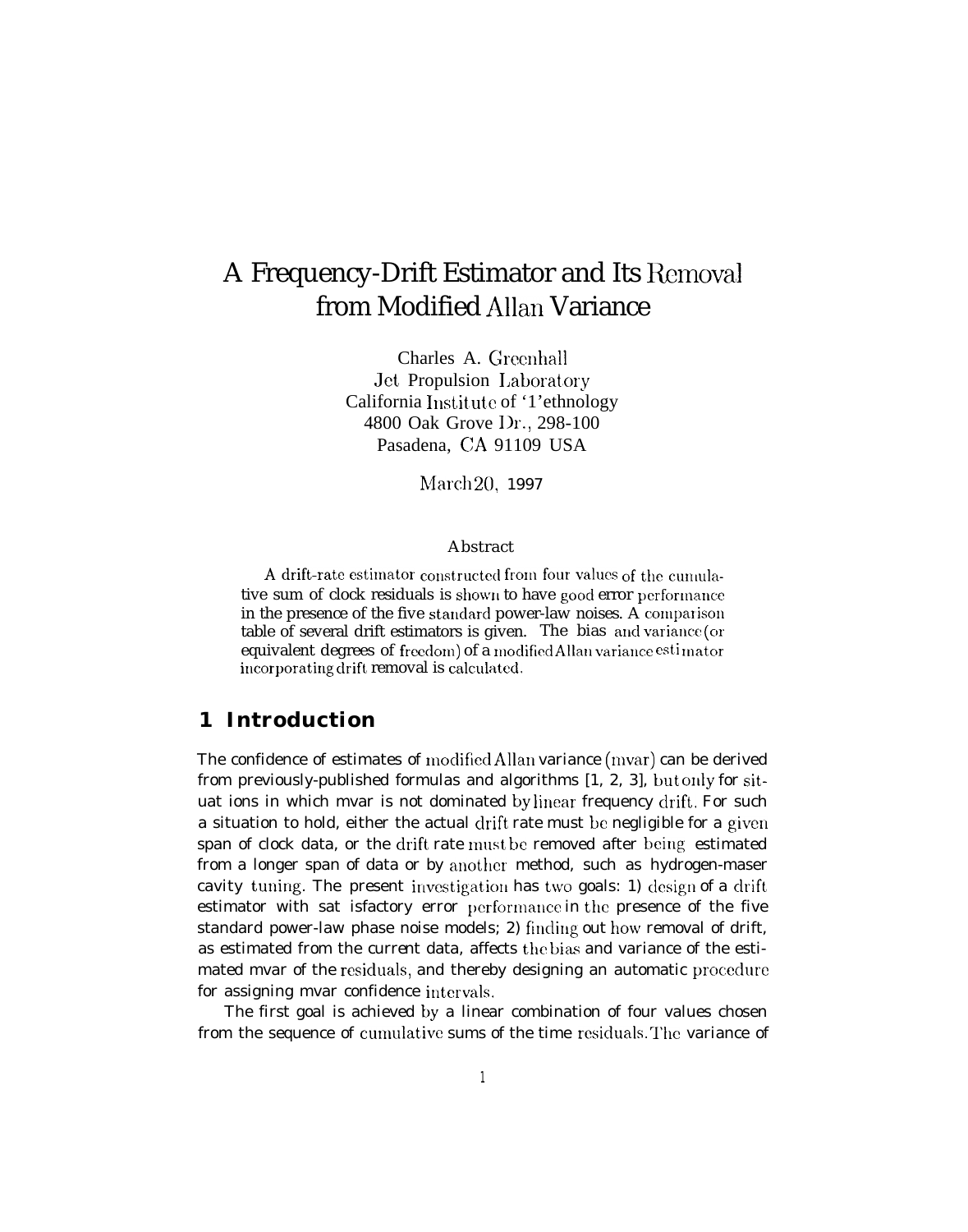the chosen estimator for the five standard noise models is compared to that of several other drift estimators. Table 1 gives a concise presentation of their variances in a uniform notation, along with a "discreteness" classification of drift estimators.

The second goal is partially achieved, in that the required mean and variance comput at ions were successfully carried out; results are presented below (Figs. 2 and 3). Unfortunately (and not unexpectedly), the bias of the "net" (drift removed) mvar estimator depends so heavily on the noise type that the author does not know how to compensate for the bias without human judgment of the dominant noise type and a risky extrapolation of the sigma-tau curve to an unobservable region.

# **2 Drift Estimator Design**

The design is based on continous-time power-law models of phase noise. Let  $x(t)$ ,  $0 < t \leq T$ , be the time departure of a clock, with y  $(t) = dx(t)/dt$  the normalized frequency depart ure, and let  $w(t) = \int x(t) dt$ , the cent inuoustime analog of the sequence  $w_n = \sum_{j=1}^n x(n\tau_0)$ , whose third differences can be used for computing modified Allan variance [2]. The idea is to make an unbiased estimator of frequency-drift rate from discrete values of  $w(t)$ instead of values of  $x$  (t), thus gaining the advantage of an integration over tile noise in x (t). A quadratic component  $\frac{1}{2}ct^2$  of x (t) appears as a cubic component  $\frac{1}{6} c t f w(t)$ ; consequently, at least four values of w (t) are needed.

Consider the one-parameter family of estimators

$$
\hat{c}(r) - \frac{6}{T^3r(1-r)} \int_{\left[\begin{matrix}w(7) - w(0) - \frac{w(T - rT) - w(rT)}{1 - 27}\end{matrix}\right],
$$
 (1)

where  $0 < r < 1/2$ . If  $w(t)$  were a cubic polynomial with leading term  $\frac{1}{6}$   $c^3$ , then  $\hat{c}(r)$  would equal c. Selection of r is based on the behavior of the variance of  $\hat{c}(r)$  under the five standard power-law x noises: white PM, flicker PM, white FM, flicker FM, and random-walk FM, with spectral densities  $S_x (f) \propto f^{\beta}, \beta = 0, -1, -2, -3, -4$ . Since  $S_w (f) \propto f^{\beta - 2}$ , which is integrable over high frequencies, one can c1o without a high-frequency cut off.

The parameter  $r$  is chosen according to a minimax criterion. By the method of the generalized autocovariance  $(gacv)$ , closed-form expressions for var  $\hat{c}(r)$  as a function of r can be derived for the five noise types. Figure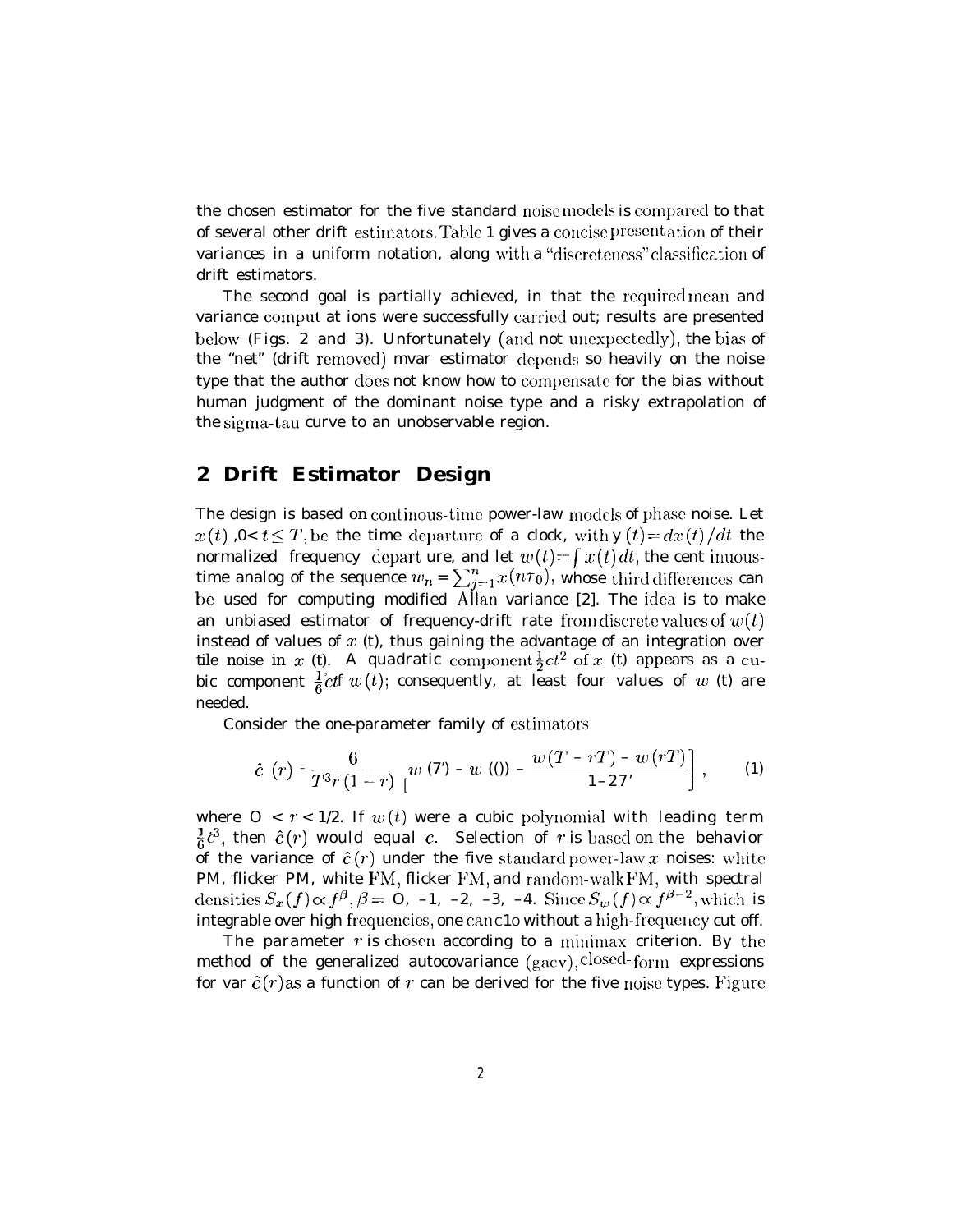1 shows plots of

$$
v_{\beta} \quad \text{(r)} \quad = \frac{\operatorname{var} \hat{c} \, (7)}{\inf_{0 < \, 1/2} \operatorname{var} \hat{c} \, (r)},
$$

indexed by  $|\beta|$ . Since the upper envelope of the five  $v_{\beta}$  functions has a minimum at  $r = 0.0958...$  (the intersection of the curves for white PM and white FM), it is reasonable to choose  $r = 1/10$  for simplicity. Doing so gives a drift estimator

$$
8.4 = \frac{50}{37^3} \left\{ w(T) - 4w \quad (o) - 5w \left( \frac{9T}{10} \right) + 5w \left( \frac{T}{10} \right) \right\}, \qquad 1 \quad 2)
$$

henceforth called the *four-point w* estimator, abbreviated as  $w<sub>4</sub>$ . It is also apparent from Fig. 1 that the performance of the estimator could be improved by eliminating white PM from the noise set; the corresponding minimax value of  $r$  would be about 0.0337.

In practice, one uses a cliscrete-time version of  $w4$ : Given phase data  $x_n = x(n\tau_0)$  for  $n = 1, ..., N$ , form the sequence  $w_n$ , where  $w_0$  is arbitrary (usually O),  $w_n = w_0 + \sum_{j=1}^n x_j$ . Choosing an integer  $n_1$  close to  $N/1$  O, let  $r_1 = n_1$  /N. The drift estimator is given by

$$
\hat{c}_{w4d} = \frac{6}{N^3 \tau_0^2 r_1} \left(1 - r_1\right) w_N - w_0 - \frac{w_{N-n_1} - w_{n_1}}{1 - 27!} \Big| \tag{3}
$$

Theoretical formulas for the variance of  $\hat{c}_{w4}$  were checked by simulations of  $\hat{c}_{w4d}$  for all five noise types, with 1000 runs of  $N = 100$  points each. Excellent agreement was observed. Below, a possible method for estimating the variance of  $\hat{c}_{w4}$  from the data is given.

### 3 Comparison with Other Estimators

Recent papers of Logachev and Pashev [4] and of Wci [5] give variance tables for other unbiased drift estimators under all or some of the standard noise types. Following arc names and abbreviations for these estimators, and formulas for the continuous-time analogs that were used for verifying the previous results and consolidating them into a uniform notation.

Least-squares quadratic fit to  $x$  (I.Sx), optimal for white PM:

$$
\hat{c}_{LSx} = \frac{60}{T^5} \int_0^T \left( 6t^2 - 6Tt + T^2 \right) x(t) dt \tag{4}
$$

$$
\frac{60}{T^3}[w(T) - w (o)] -\frac{*}{7}[2t - T]w(t) \text{ Cit.}
$$
 (5)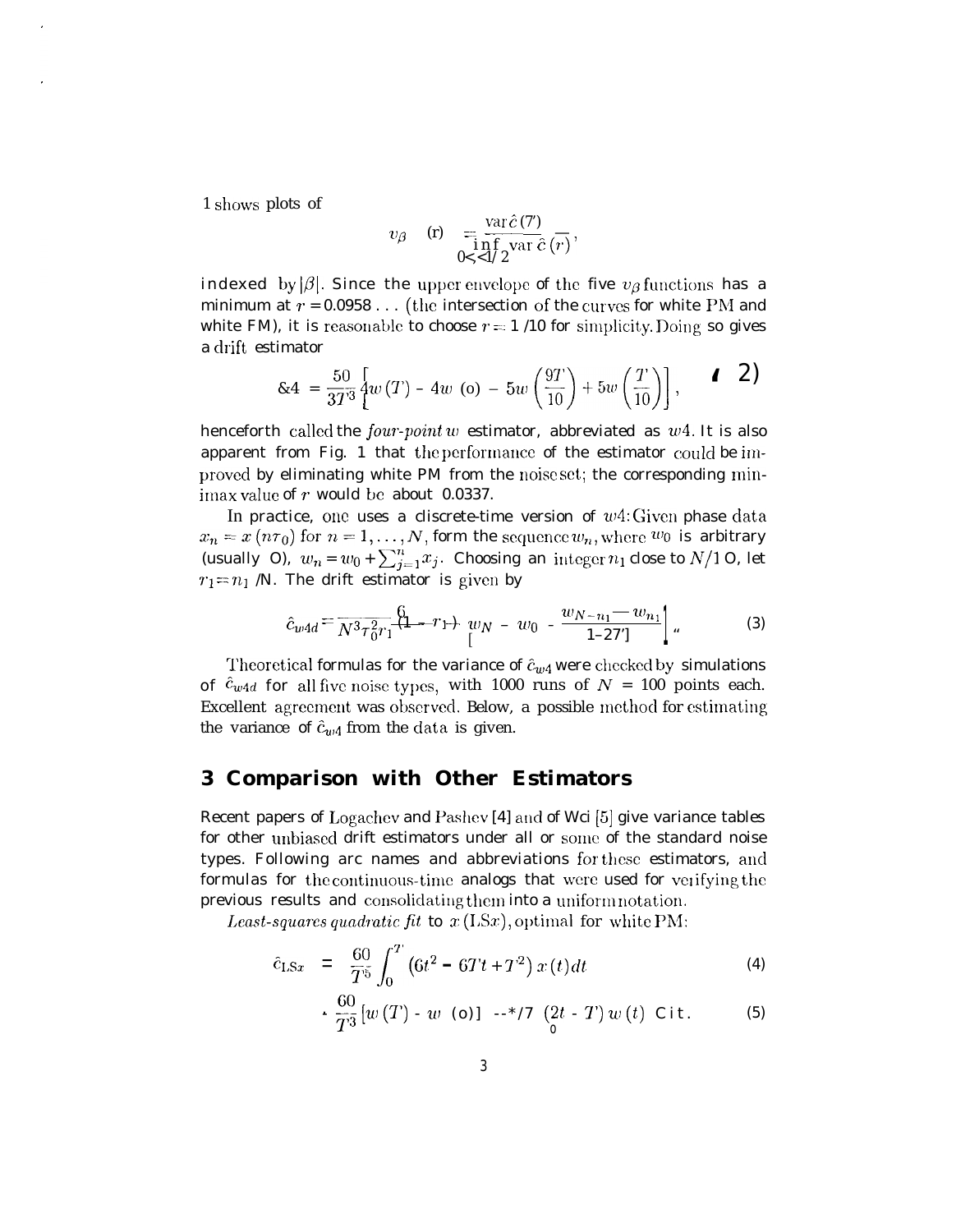*Three-point*  $x$  (X3), also called overall second-difference:

$$
\hat{c}_{x3} = \frac{4}{T^2} \left[ x \left( 0 \right) - 2x \left( \frac{T}{2} \right) + x \left( T \right) \right]. \tag{6}
$$

*Least-squares linear fit to*  $y$  (LSy), optimal for white FM:

$$
\hat{c}_{LSy} = \frac{6}{T^3} \int_0^T (2t - T) y(t) dt
$$
\n(7)

$$
= \frac{6}{T^3} \int_0^{\pi} (2t - T) g(t) dt
$$
\n
$$
= \frac{6}{T^2} [x (\mathbf{o}) + x(T)] - \frac{12}{T^3} \int_0^T x(t) dt.
$$
\n(8)

*Least-squares constant fit to*  $z = dy/dt$  (I, Sz), also called two-point y, optimal for random walk FM:

$$
\hat{c}_{LSz} = \frac{1}{T} \int_0^T z(t) dt = \frac{1}{T} [y(T) - y(0)] . \tag{9}
$$

As defined, this estimator can be applied to random walk FM but not to infinite-bandwidth white and flicker  $FM$  (let alone the PM noises), for which point values of  $y(t)$  are not defined. In its place one uses a discrete-time version called *two-point*  $\bar{y}(\bar{y}2)$  or mean second-difference:

$$
\hat{c}_{\bar{y}2} = \frac{N^2}{(N-1)\mathbf{T}^2} \left[ x \quad (T) - x \left( T - \frac{T}{N} \right) - x \left( \frac{T}{N} \right) + x \left( 0 \right) \right], \tag{10}
$$

for which the sample period of  $x(t)$  is presumed to be T/N.

These drift estimators fall into a natural classification that determines the noise types over which they are effective. The 204 and  $\text{L}Sx$  estimators are called *w-discrete* because they contain discrete values of  $w(t)$ , and perhaps also integrals over w (f). Likewise,  $x3$ , LSy, ant]  $\bar{y}2$  arc x-discrete, and LSz is  $y$ -discrete.

Table 1 gives the variance of all these drift estimators over the five noise types, scaled according to the convention  $S_y^+(f) = h_{\beta+2}f^{\beta+2}$  for the onesided spectral density of  $y$  (t). For these results to apply to the actual discrete-time estimators, the high-frequency cutoff  $f_h$  of the noise must satisfy the Nyquist criterion for the sample period  $\tau_0$ , i.e.,  $2f_h\tau_0 \leq 1$  [6]. 'The results are asymptotic relative to the assumptions  $2\pi f_hT >>1$ ,  $N >>1$ . With minor changes in logarithmic expressions, the results agree with the cited references. The numbers in brackets arc the rankings of the estimators over those noises for which the variance is independent of  $f$ , and data size N (in the range of the assumptions).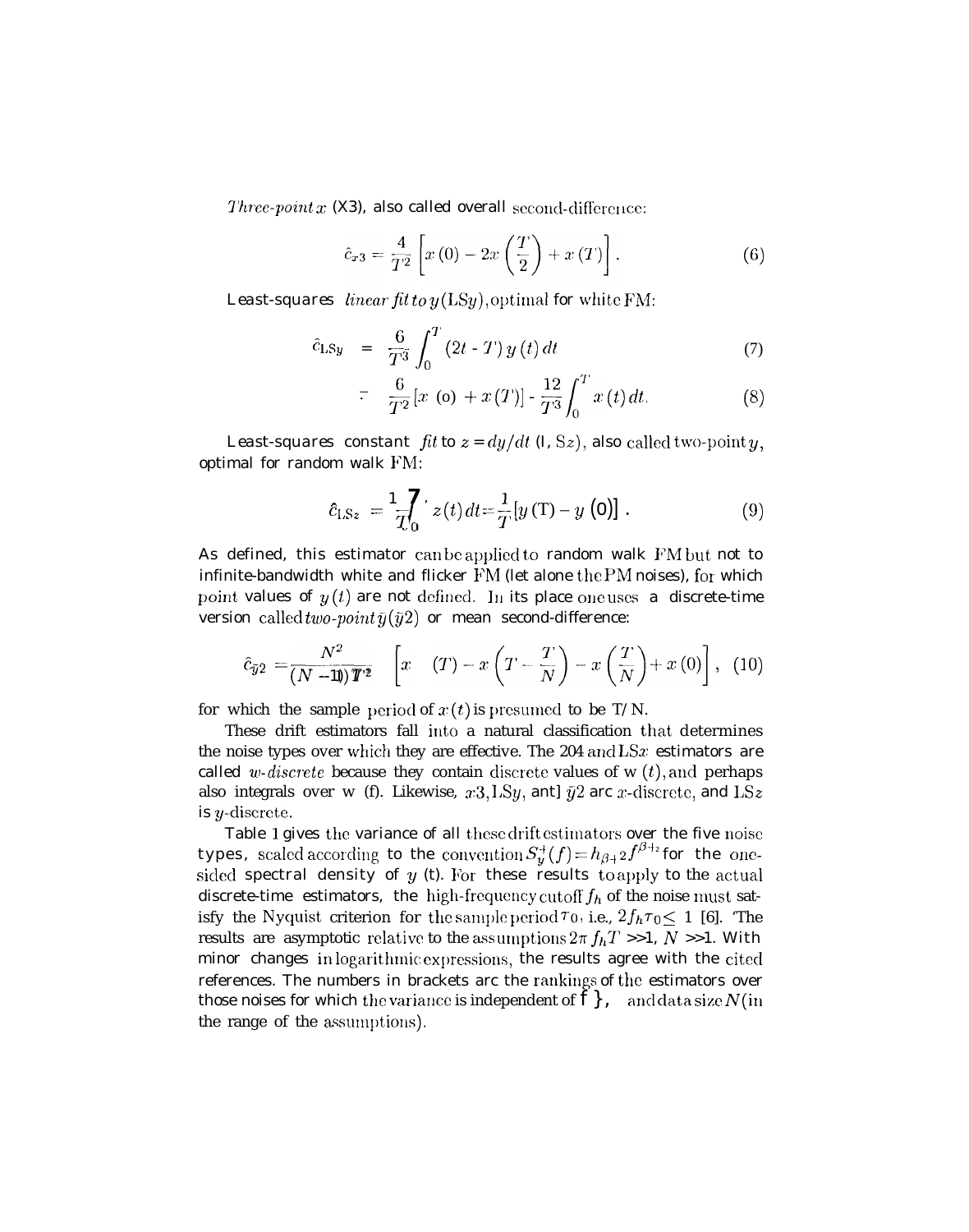The similarity of the estimators in the same discreteness class is apparent. The w-discrete estimators are bandwidth-independent for all the noises, the z-discrete estimators only for the FM noises. If all the noise types are included, then  $W4$  is the best overall drift estimator. If only the  $FM$  noises are included, then  $LSy$  is best; even so, for random walk FM the W4 variance is only 10% more than the  $LSy$  variance.

## **4 Gross and Net Mvar**

Assume that the time deviation process  $x(t)$  has stationary second differences. Then it has a constant frequency drift rate  $c_x$ , which, if nonzero, gives rise to an mvar component  $c_x^2 \tau^2/2$  that dominates mvar for long averaging times. In terms of the time residuals  $x_n = x(n\tau_0)$  ancl their cumulative sums  $w_n$ , we have

$$
E\left(\Delta_m^2x_n\right)=c_x\tau^2, \quad E\left(\tau_0\Delta_m^3w_n\right)=c_x\tau^3,
$$

where  $\tau = m\tau_0$ , *F*; denotes mathematical expectation, and  $\Delta_m$  is the backward difference operator with stride  $m$ . According to the third-difference formulation of mvar [2],

$$
\operatorname{mod} \sigma_{\boldsymbol{y}}^2(\tau) \cdot \frac{1}{2\tau} E\left[ \left( \tau_0 \Delta_m^3 w_n \right)^2 \right]
$$

Because it includes drift, this is called gross mvar. *To define* net lnvar, replace the expected square by the variance:

$$
\begin{aligned}\n\text{mod} \ \sigma_{y0}^2(\tau) &= \ \frac{1}{2\tau^4} \, \text{var} \left( \tau_0 \Delta_m^3 w_n \right) \\
&= \ \frac{1}{2\tau^4} E \left[ \tau_0 \Delta_m^3 w_n \ - \ c_x \tau^3 \right]^2 \right] \\
&= \ \text{mod} \, \sigma_y^2(\tau) - \frac{c_x^2 \tau^2}{2}.\n\end{aligned}
$$

Net mvar, which is invariant to the value of  $c_x$ , can also be defined as mvar of the reduced time residual process  $x(t) - c_x t^2/2$ .

*Now* suppose that one has time data  $x_1, \ldots, x_N$  with sample period  $\tau_0$ , and let  $T = IV_T$ . For any constant c, form the quantity

$$
V_x(\tau, T, c) = \frac{1}{2\tau^4 M} \sum_{n=3m}^{N} \left(\tau_0 \Delta_m^3 w_n - c\tau^3\right)^2, \qquad (11)
$$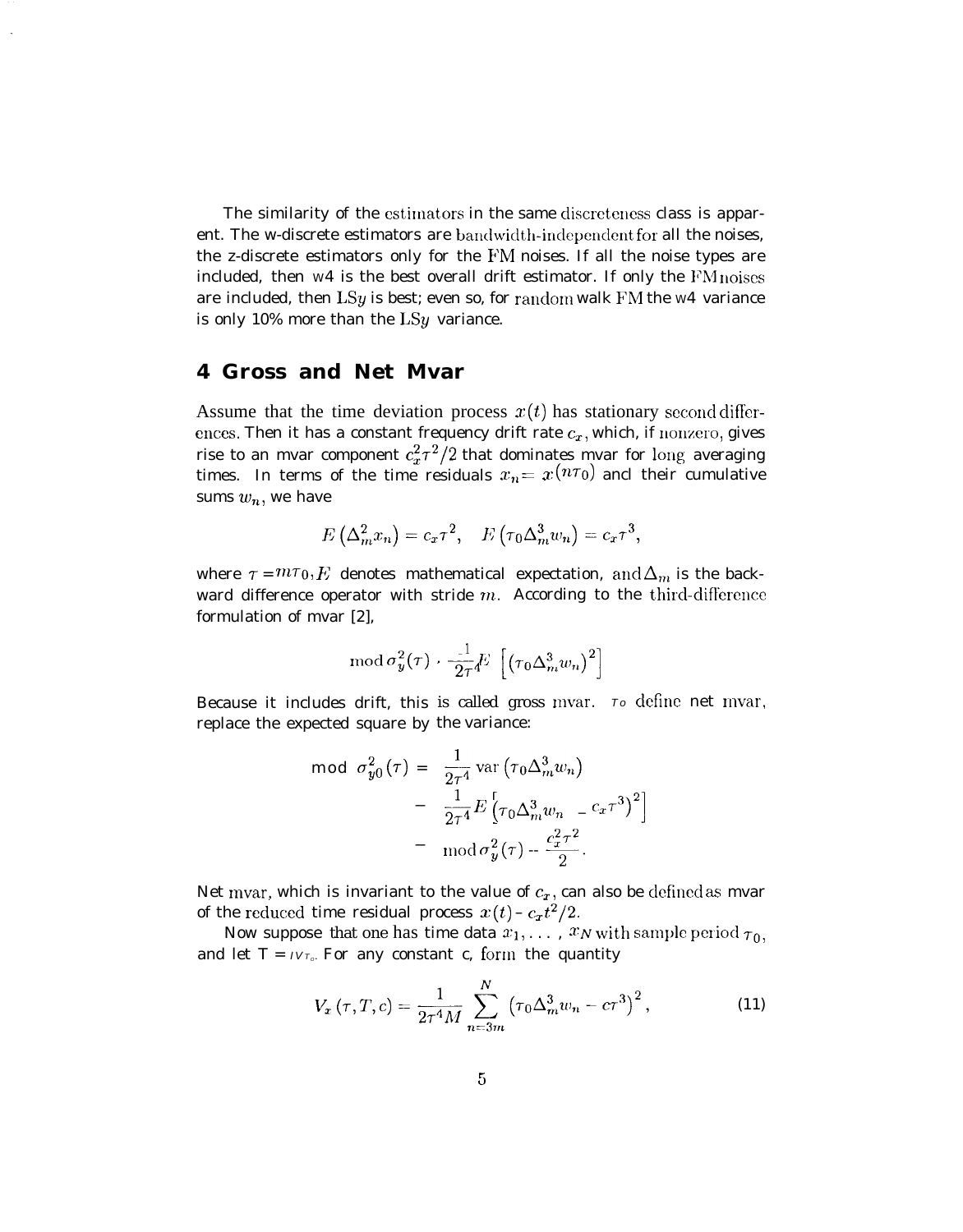where  $M = N - 3m + 1$ . Then  $V_x(\tau, T, 0)$  is an unbiased estimator of gross mvar(and also gives (1 1) for any c if  $x_n$  is replaced by  $x_n - c\tau_0^2 n^2/2$  or  $w_n$  by  $w_n = c\tau_0^2 n^3/6$ . If  $c_x$  is known, then  $V_x(\tau, T, c_x)$  is an unbiased estimator of net mvar. More often, one has some unbiased estimate  $\hat{c}$  that depends only on the data at hand. In this case, the corresponding estimator  $V_x(\tau, T, \hat{c})$ , while nonnegative and invariant to the true! value of  $c_x$ , is biased for net mvar because subtracting an estimated drift tends to cut into the long-term random fluctuations.

For theoretical computations of the mean and variance of these estimators, it is convenient to approximate the above setting by a continuous-time formulation that uses the asymptotic modified Allan variance of Bernier [6] and a continuous-time analog of (11) in which tile sum becomes an integral. This approximation is valid provided  $\tau/\tau_0 \gg 1$ ; simulations indicate that  $\tau/\tau_0 \geq 8$  is adequate. The w4 drift estimator  $\hat{c}_{w4}$  is used for forming the biased net mvar est in nat or. Because  $V_x$  ( $\tau$ ,  $T$ ,  $c_x$ ) and  $V_x(\tau, T, \hat{c}_{w4})$ are invariant to true drift rate  $c_x$ , one can assume  $c_x = 0$ ; then the third w-cliff rences have mean zero. Using the gacy met hod, one can compare the mean of  $V_x$  ( $\tau$ ,  $T$ ,  $\hat{c}_{w4}$ ) to the true net mvar; assuming also that the third w-differences form a Gaussian process, one can compute the variance of  $V_x(\tau, T, c_x)$  and  $V_x(\tau, \tau, \hat{c}_{w4})$ . The computations, similar to those for conventional Allan variance [7], are not given here.

Figure 2 shows the bias of the net mvar estimator  $V_x(\tau, T, \hat{c}_{w4})$  in terms of mdev (square root of mvar) as a function of  $T/\tau$  for the five standard noise types. As an example, take the most extreme case, random walk FM and  $T/\tau$  = 3, for which  $EV_x(\tau, T, \hat{c}_{w4}) = 0.06352 \text{ mod } \sigma_{y0}^2(\tau)$ ; the plotted value is  $\sqrt{0.06352} - 1 = -74.8\%$ . Simulation results (N = 1152, 10000 trials), shown by the open symbols, agree well enough with theory to serve as curve labels. Especially in view of the persistent large negative bias for random walk FM (still  $-12.5\%$  for  $\tau/\tau$  = 10), one needs to adjust measurement results on a model-dependent basis.

Figure 3 shows how removing the  $w4$  estimated drift changes the confidence of the mvar estimator. Confidence is measured by equivalent degrees of freedom (edf), defined for a positive random variable X by edf  $X =$  $2 (EX)^2$  / var X. computations and approximations for the edf of the unbiased estimator  $V_x(\tau, T, c_x)$  have previously been given [2, 3]. Here, the continuous-time formulation was used for approximating those computations and computing the edf of the biased net mvar estimator  $V_x(\tau, T, \hat{c}_{w4})$ . Figure  $3$  shows edf (biased) – edf (unbiased) vs. T/T for the standard noises. The relative difference is small since all the edfs arc of order  $T/\tau$ ; a sim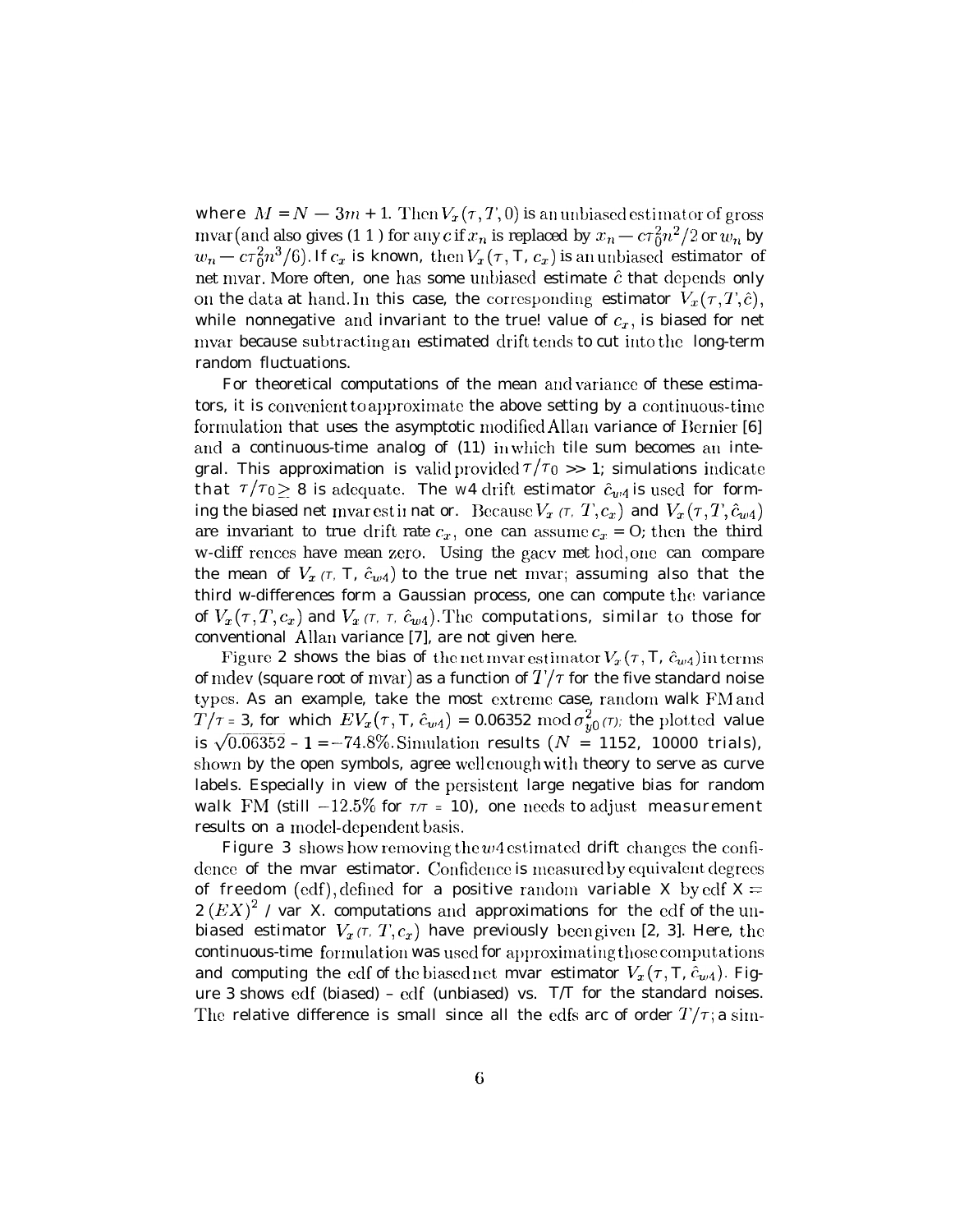ple conservative approximation for edf (biased) is edf (unbiased) -- 0.75. At  $\tau = T/3$ , each eclf is 1 because the estimator is the square of a single Gaussian random variable.

#### $\bf 5$ **Estimating Drift Estimator Variance**

In their discussion of the x3 drift estimator, Weiss and Hackman  $[8]$  point out that its variance is simply  $(8/1^2) \sigma_{y0}^2(T/2)$ , where  $\sigma_{y0}^2(\tau)$  is net conventional Allan variance, i.e., Allan variance with the true drift removed. In turn,  $\sigma_{v0}^2$  (T/2) is to be estimated from the data by extrapolating the esti*mated*  $\sigma_{y0}^2$  (*T*) (using  $\hat{c}_{x3}$  itself to remove drift) for lesser *T* out to  $\tau = T/2$ .<br>This requires human judgment of the behavior of the net sigma-tau curve in the face of increasing bias antl variance as  $\tau$  increases.

The variance of the w4 drift estimator can be estimated by a similar method using net mvar. One finds that

$$
\mathop{\rm var}\nolimits \ \hat{c}_{w4} \!=\! \frac{A^2_\beta}{T^2} \mathop{\rm mod}\nolimits \sigma^2_{y0}(T/3)\,,
$$

where  $A_{\beta} = 3.70, 3.14, 3.14, 3.41, 3.80$  for  $\beta = 0$  to -4 (white PM to random walk FM). Therefore, a conservative estimate of the standard deviation of  $\hat{c}_{w4}$  is (3.8/T) mod  $\sigma_{y0}$  (T/3). Again, this requires intelligent extrapolation of the curve for estimated net mdev out to  $\tau = T/3$ , where net mvar is essentially unobservable because its estimator has one degree of freedom and a bias as large as  $-93.6\%$ .

#### **Concluding Remarks** 6

The four-point w drift estimator described above deserves consideration as a general-purpose method for estimating frequency drift rate. From Table 1 one can calculate the ratio of its standard deviation to those of the optimal estimators for the even-power noises: 1.242 for white PM, 1.111 for white FM, and 1.151 for random-walk FM. Although the random-walk FM case is important, its optimal drift estimator, mean second difference, performs poorly in the presence of other phase noises. Moreover, the standard deviation of the four-point w estimator is only 1.051 times that of the second-place estimator, least-squares linear fit to frequency.

The heavily model-dependent biases shown in Fig. 2 lead to an unsatisfactory situation in which guesses about the long-term noise type have to be made in order to compensate for the bias of the net mvar estimator.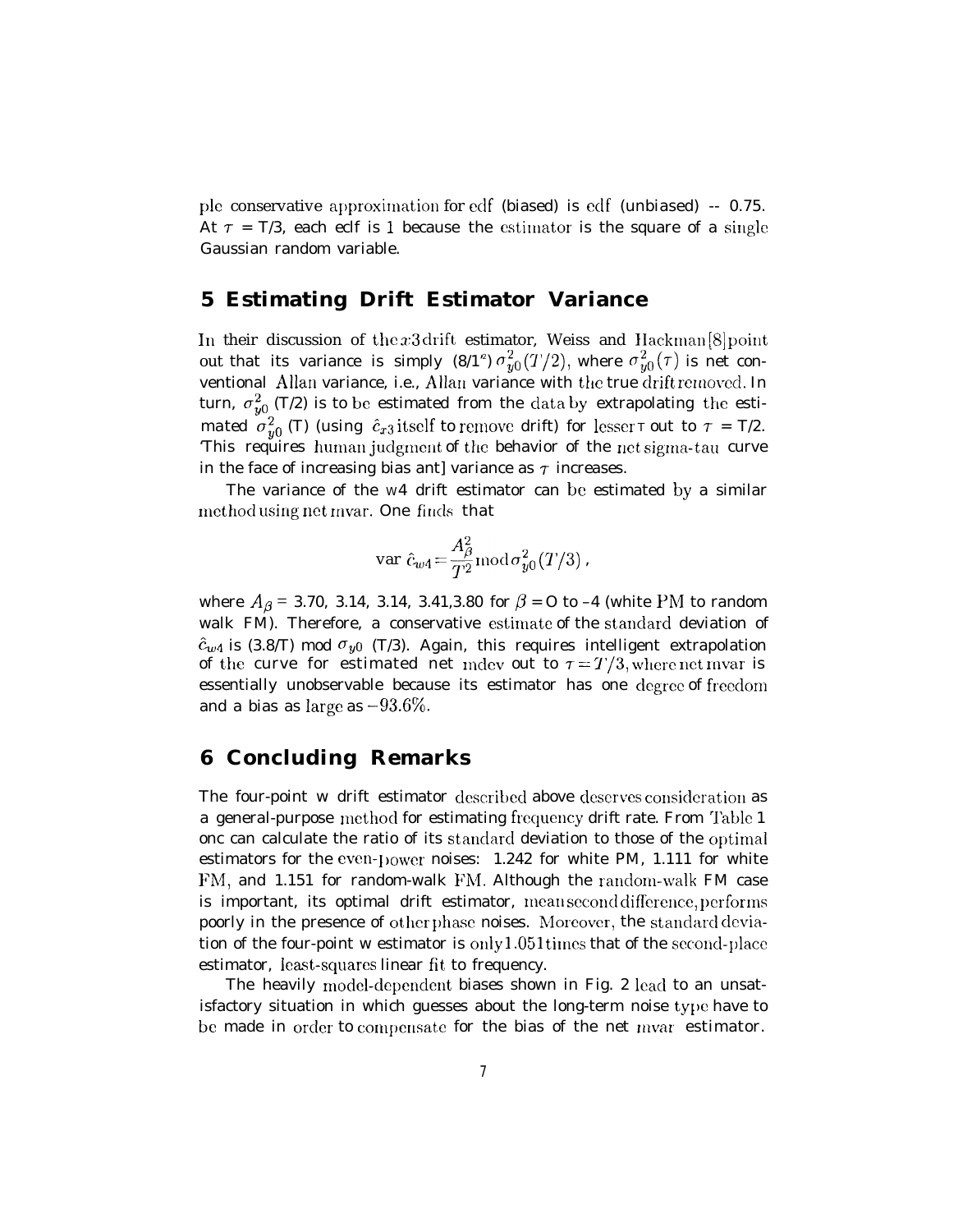Other methods for uncoupling deterministic and random aspects of clock data are already being investigated or used. Highler-order variances, such as Hadamard variance (mean-square third difference of  $x$ ) and wavelet variances, automatically kill the quadratic component of  $x$  (t). The "total var" processing method, which augments a data sequence with a reflected copy of itself, has been found to reduce the bias of drift removal from conventional Allan variance in a specific case [9]. Perhaps a combination of frequencydomain techniques could be useful: one might perform a spectral estimation procedure to characterize the random noise, while estimating the drift rate as the mean of the second phase differences by applying a data taper with low sidelobes, to reject all but the lowest-frequency components. One could hope to assign confidence intervals to the results in a model-free way.

This work was performed at the Jet Propulsion laboratory, California Institute of Technology, under a contract with the National Aeronautics and Space Administration.

### **References**

- [1] T. Walter, "Characterizing frequency stability: a cent inuous power-law model with discrete sampling", IEEE Trans. Instrum. Meas., vol. 43, pp. 69 79, 1994.
- [2] C. Greenhall, "Estimating the modified Allan variance", Proc. 1995 IEEE Internat. Freq. Control Symp., pp. 346 353, 1995.
- [3] M. Weiss and C. Greenhall, "A simple algorithm for approximating confidence on the modified Allan variance and the time variance",  $24th Ann$ . PTTI Meeting, 1996.
- [4] V. A. Logachev and G. P. Pashev, "Estimation of linear frequency drift coefficient of frequency standards", Proc. 1996 IEEE International Freq. control Symp., pp.  $960\,963,1996$ .
- [5]  $G.$  Wei, "Estimations of frequency and its drift rate", IEEE Trans. Instrum. Meas., vol. 46, pp. 79 82, 1997.
- [6] L. G. Bernier, "Theoretical analysis of the modified Allan variance", Proc. 41st Ann. Freq. Control Symp., pp. 116-121, 1987.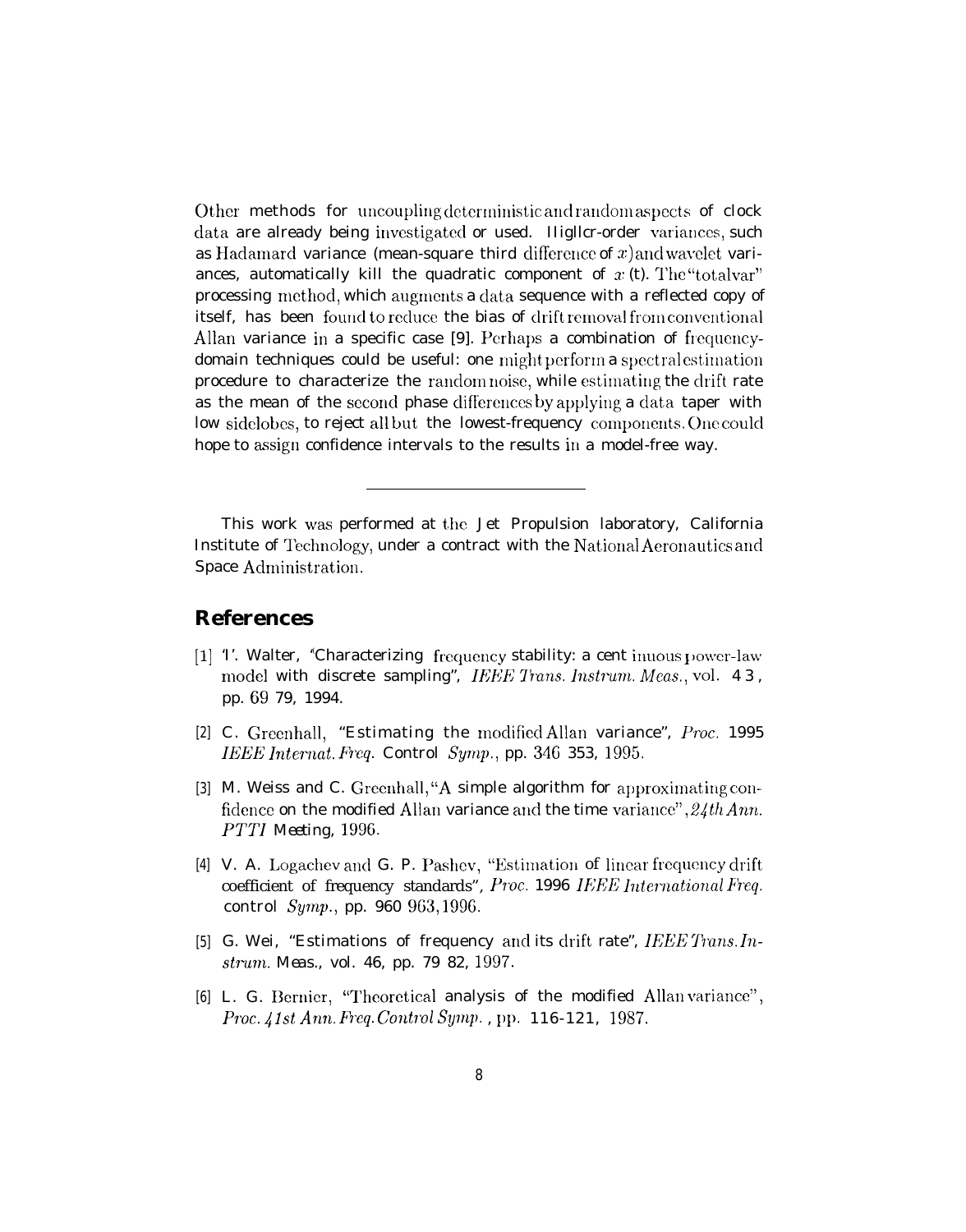- *[7] C.* Greenhall, 'The fundamental structure function of oscillator noise models", *Proc. Idth Ann. PTTI Meeting, pp. 281-294, 1982.*
- [8] M. Weiss and C. Hackman, "Confidence on the three-point estimator of frec{uency drift", *Proc. .2dth Ann. PTTI Meeting, pp. 451-455, 1992.*
- [9] D. Howe and K. Lainson, "Effect of drift on 10 TAI, DEV", Proc. 1996 *IEEE Internat. Freq. Control Symp., pp. 883-889, 1996.*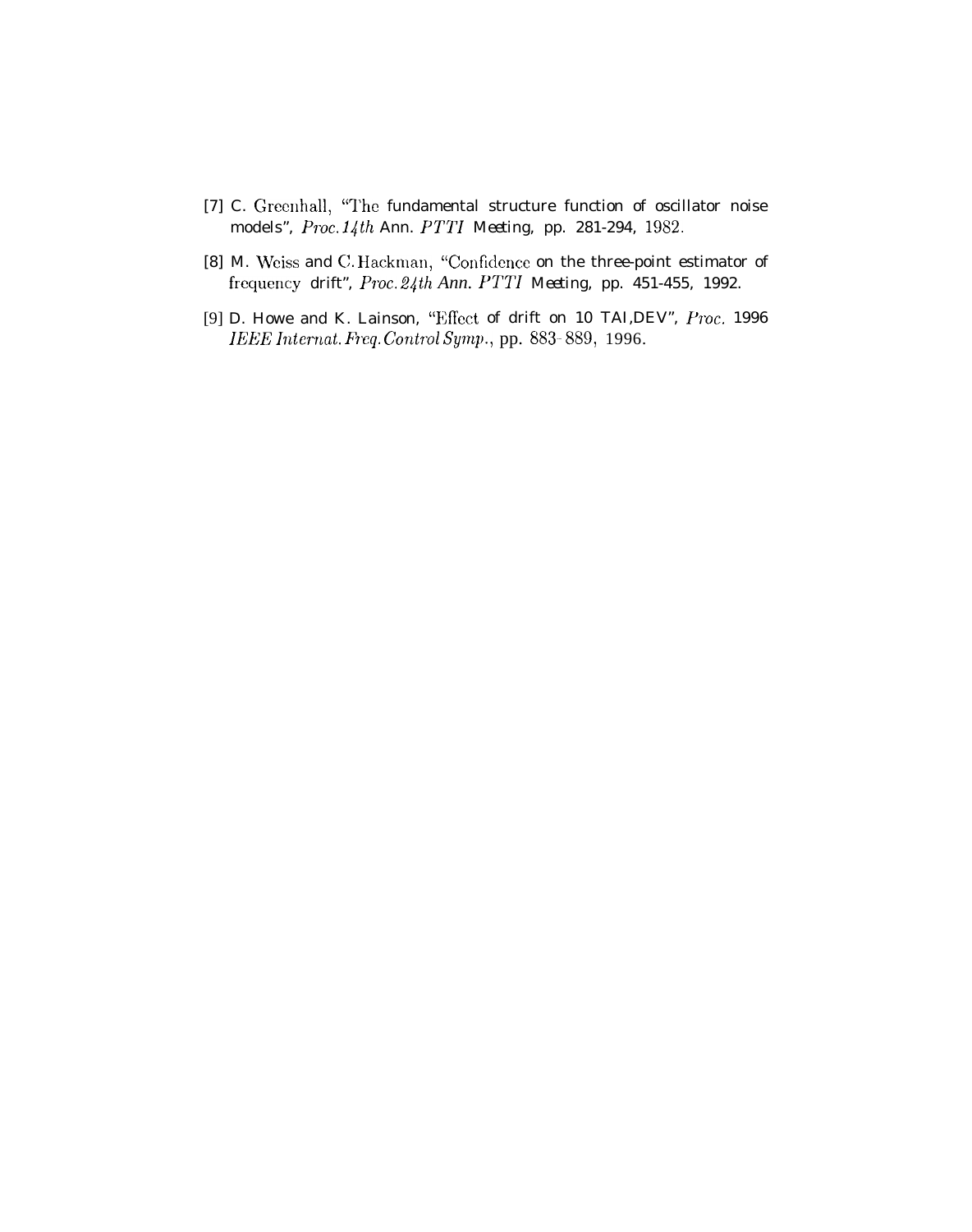Table 1: Variance of frequency drift estimators. Names:  $w4 = 4$ -point w,  $LSx =$  least-squares quadratic fit to  $x, x3 = 3$ -point  $x, LSy =$  least-squares linear fit to  $y, \text{LS}z = 1$  least-scluarcs constant fit to  $z, \bar{y}2 = 2$ -point  $\bar{y}$ . Each entry is to be multiplied by the factor on the right. The numbers in brackets are rankings within each noise type.

|              | $w$ -discrete                           |                    | $x$ -discrete                                             |                   |                           |                         |
|--------------|-----------------------------------------|--------------------|-----------------------------------------------------------|-------------------|---------------------------|-------------------------|
| noise type   | w4                                      | LSx                | x3                                                        | Lsy               | 1S.2 or $\bar{y}2$ factor |                         |
| white PM     | $\frac{1250}{9}$ [2]                    | 90[1]              | $24f_hT$                                                  | $18 f_hT$         |                           | $\frac{h_2}{\pi^2}$     |
| flicker PM   |                                         |                    | 74.84 [1] 75[2] 24 $\ln(4.441 f_h T) 18 \ln(4.117 f_h T)$ |                   |                           | $\frac{h_1}{\pi^2 T^4}$ |
| white FM     | $\frac{200}{27}$ [2] $\frac{60}{7}$ [4] |                    | 8[3]                                                      | 6[1]              | N                         | $rac{h_0}{T^3}$         |
| flicker FM   | 10.9 OO[2] $\frac{25}{2}$ [4]           |                    | $16 \ln 2[3]$                                             | 9[1]              | $3+2\ln N$                | $\frac{h_{-1}}{T^2}$    |
| rand.-wk. FM | $\frac{358}{135}$ [3]                   | $\frac{20}{7}$ [5] | $\frac{8}{3}$ [4]                                         | $\frac{12}{5}[2]$ | 2[1]                      | $\frac{h - 2\pi^2}{T}$  |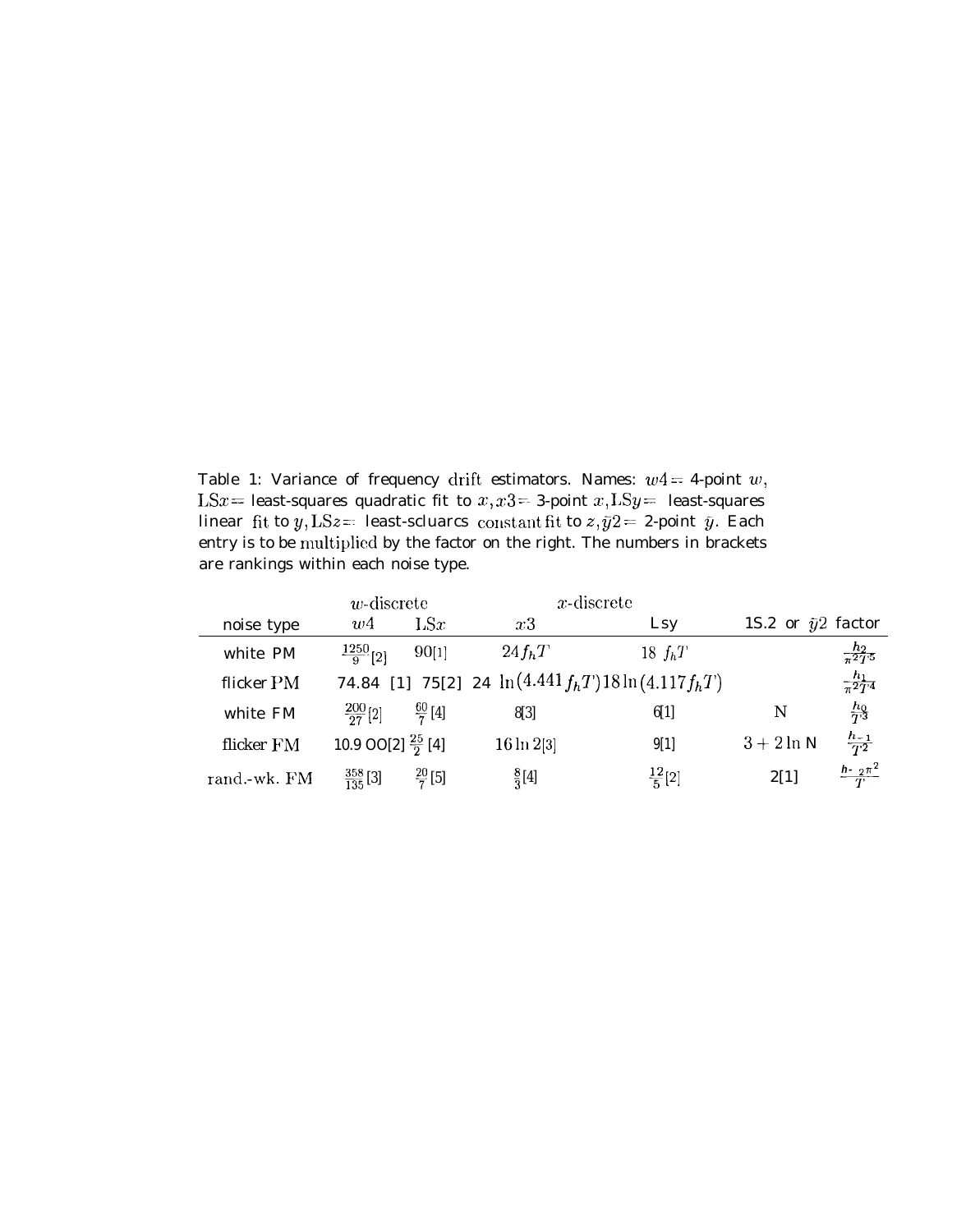Fig. 1. Parameter selection for the 4-point  $w$  drift estimator. The minimax point of the five variance curves is circled.

Fig. 2. Bias of net mvar estimator, expressed as  $100(\sqrt{\text{expected max}} - 1)$ .

Fig. 3. Change in equivalent degrees of freedom when removing drift from mvar estimator. Plotted is eclf (biased) – edf (unbiased).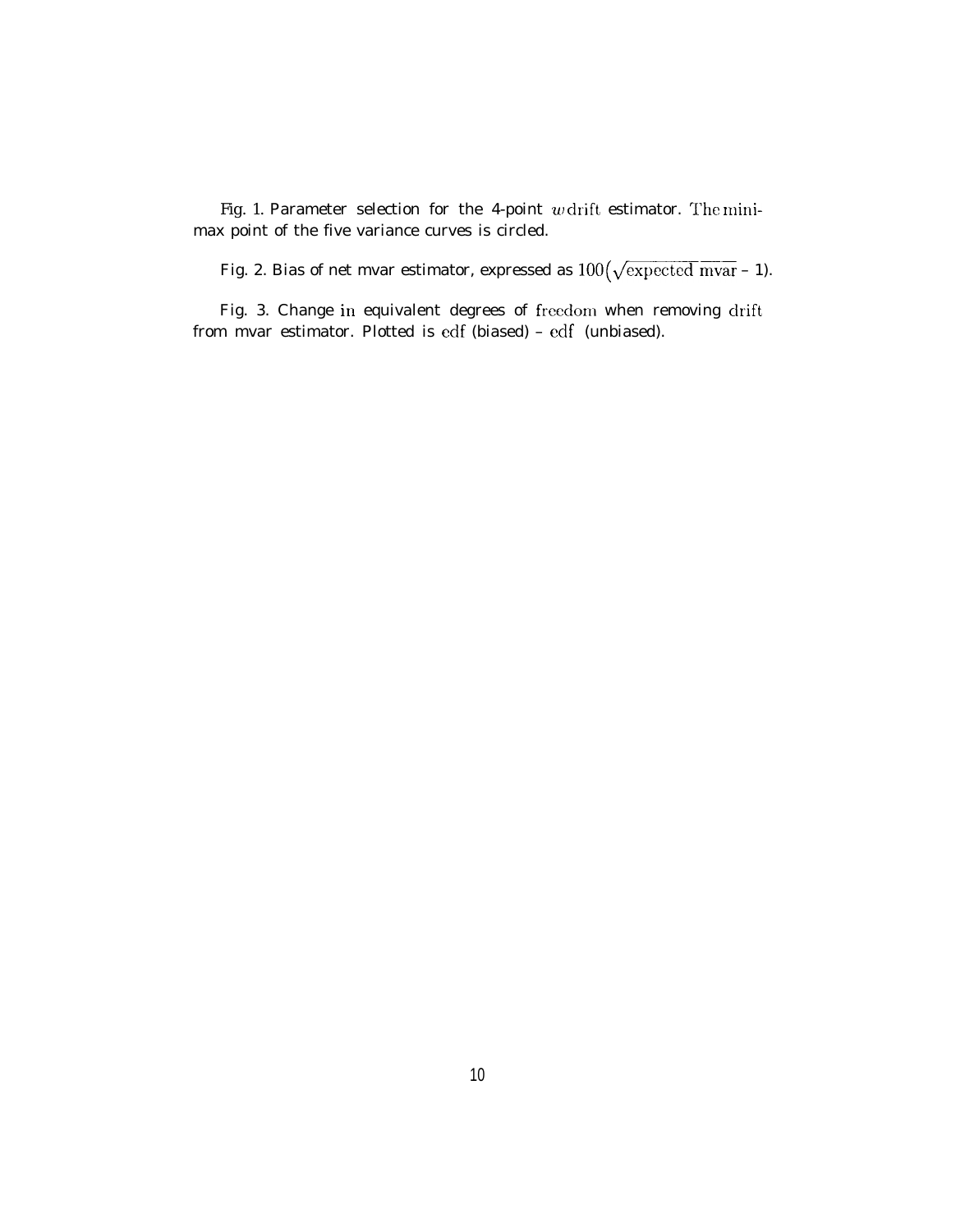

 $t_{14}$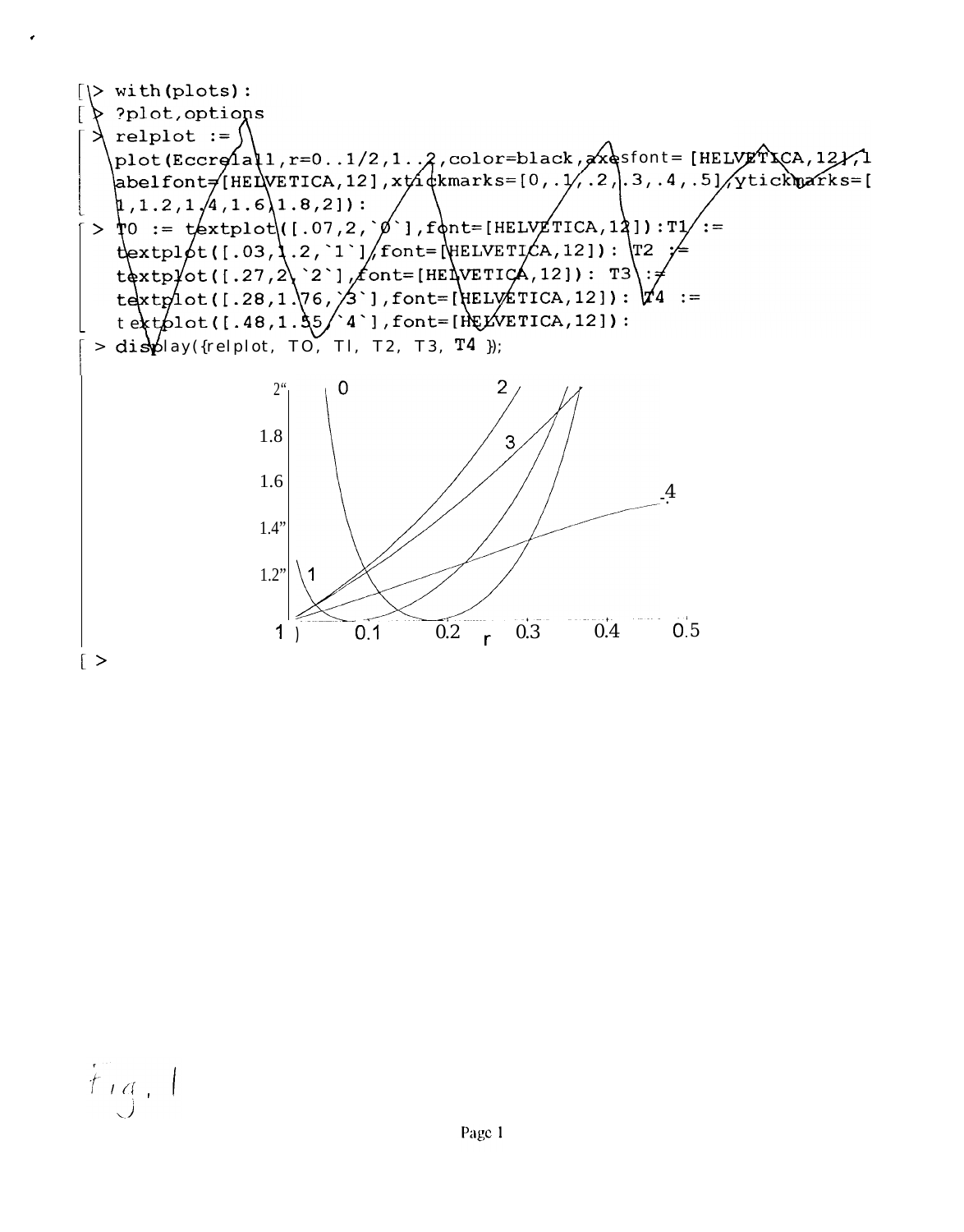

 $Tig.2$